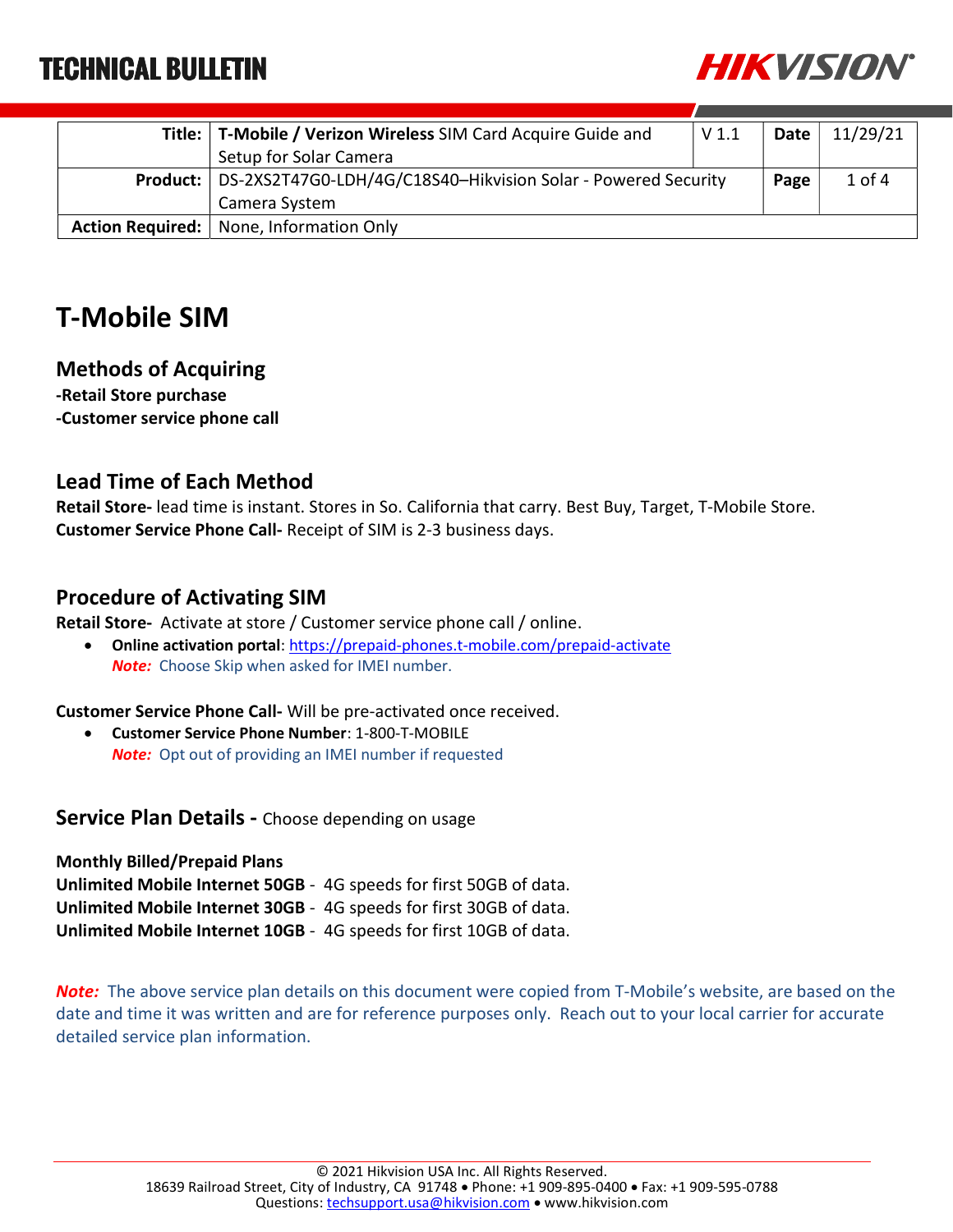

| Title:   T-Mobile / Verizon Wireless SIM Card Acquire Guide and          | V <sub>1.1</sub> | Date $ $ | 11/29/21 |
|--------------------------------------------------------------------------|------------------|----------|----------|
| Setup for Solar Camera                                                   |                  |          |          |
| Product:   DS-2XS2T47G0-LDH/4G/C18S40-Hikvision Solar - Powered Security |                  | Page     | $2$ of 4 |
| Camera System                                                            |                  |          |          |
| Action Required:   None, Information Only                                |                  |          |          |

### Verizon Wireless SIM

#### Methods of Acquiring

-Retail Store purchase

#### Lead Time of Each Method

Verizon Wireless Physical Store Only- lead time is instant. Purchase and Activate at store. Do not purchase from any other source such as BestBuy, Walmart, Etc…

#### Procedure of Activating SIM

Retail Store- Activate at store Verizon Wireless store Note: Opt out of providing an IMEI number if requested, explain that service is for non-phone type of device, equivalent to their tablet/mobile hotspot category.

#### Recommended Service Plans Types & Details- Choose depending on usage

**Note:** Recommend using Verizon Wireless prepaid service plan with Solar camera.

Prepaid Unlimited Mobile Data 150GB - 4G speeds for first 50GB of data. Prepaid Unlimited Mobile Data 100GB - 4G speeds for first 30GB of data. Prepaid Unlimited Mobile Data 25GB - 4G speeds for first 25GB of data. Prepaid Unlimited Mobile Data 5GB - 4G speeds for first 5GB of data.

Note: The above service plan details on this document were copied from Verizon Wireless' website, are based on the date and time it was written and are for reference purposes only. Reach out to your local carrier for accurate detailed service plan information.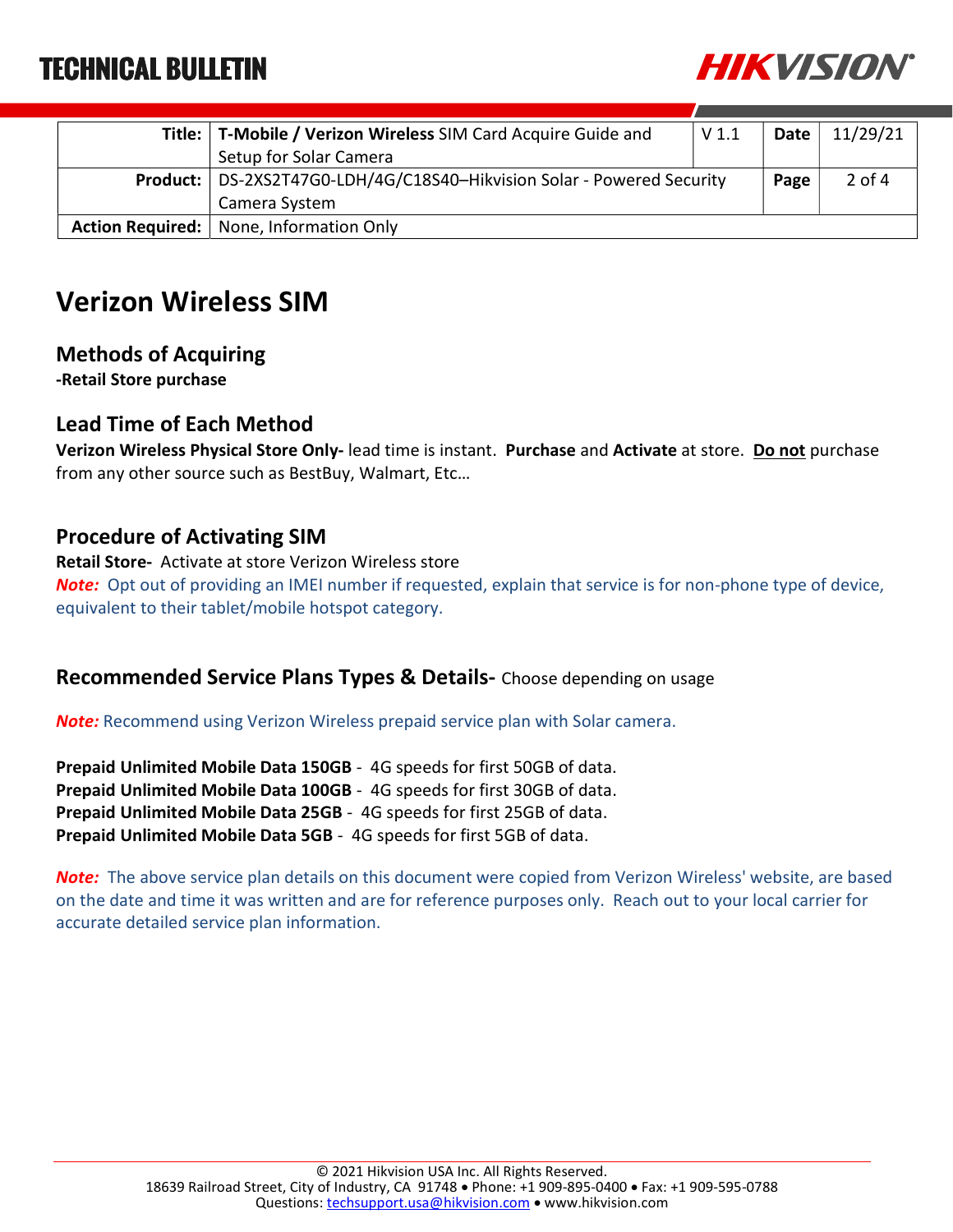

| Title:   T-Mobile / Verizon Wireless SIM Card Acquire Guide and          | V <sub>1.1</sub> | Date | 11/29/21 |
|--------------------------------------------------------------------------|------------------|------|----------|
| Setup for Solar Camera                                                   |                  |      |          |
| Product:   DS-2XS2T47G0-LDH/4G/C18S40-Hikvision Solar - Powered Security |                  | Page | 3 of 4   |
| Camera System                                                            |                  |      |          |
| Action Required:   None, Information Only                                |                  |      |          |

### SIM Card Setup Steps

- 1. Insert acquired 4G SIM card
- 2. Turn on switch
- 3. Follow the audio instruction, "long-press the "RESET" button to active the camera".
- 4. If Verizon wireless Prepaid Account, skip to Additional Steps for Verizon Wireless Prepaid Service on the next page of this document. Continue to step 5 if not.
- 5. Follow the audio Instruction Scan QR code to add device into Hik-connect APP
- 6. Press image for live view





Hik-Connect V4.20